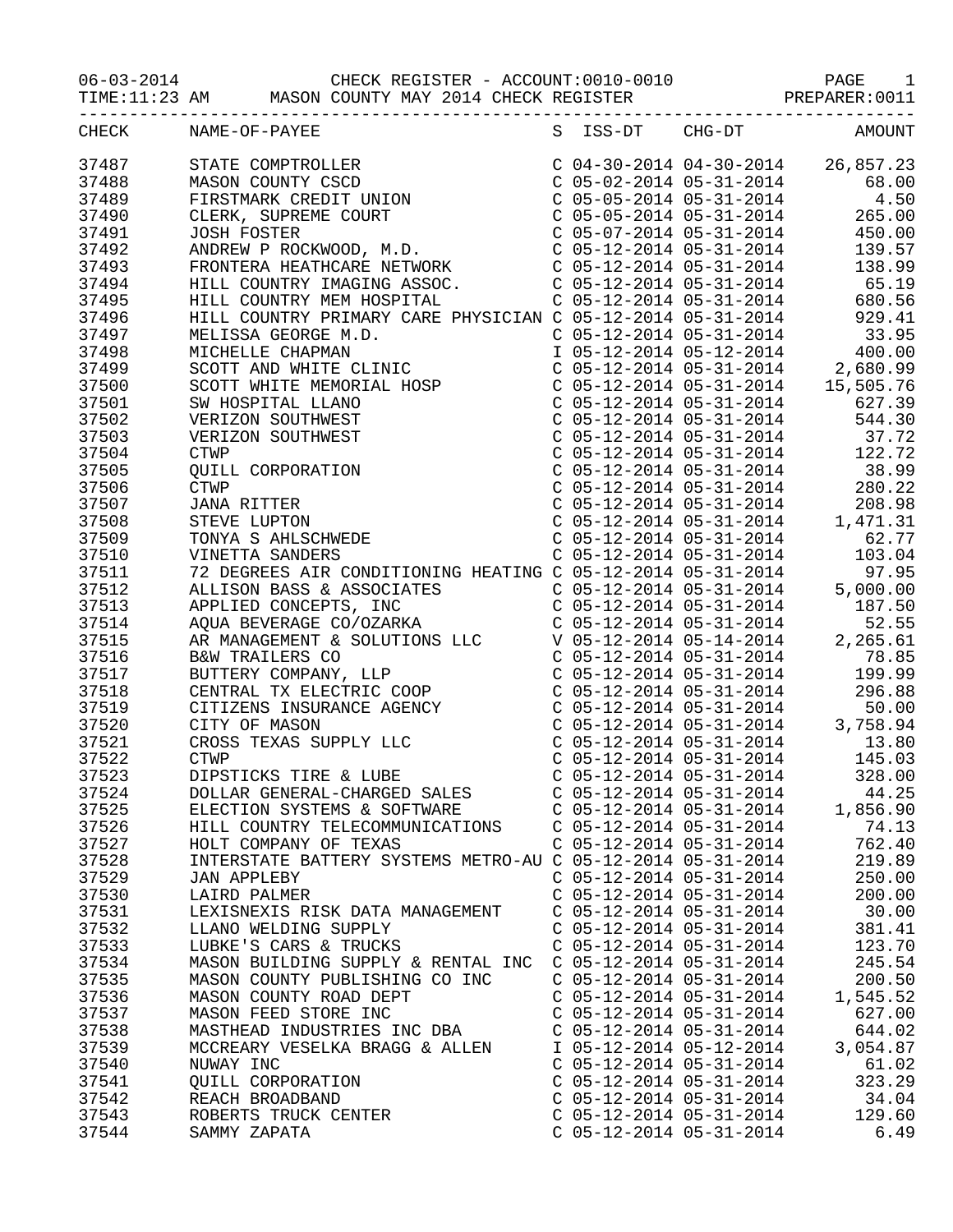06-03-2014 CHECK REGISTER - ACCOUNT:0010-0010 PAGE 2

TIME:11:23 AM MASON COUNTY MAY 2014 CHECK REGISTER PREPARER:0011

|       | CHECK NAME-OF-PAYEE                                                                                                                                                                                                                     |                           | S ISS-DT CHG-DT           | AMOUNT     |
|-------|-----------------------------------------------------------------------------------------------------------------------------------------------------------------------------------------------------------------------------------------|---------------------------|---------------------------|------------|
| 37545 | SAN ANTONIO BRAKE & CLUTCH SERVICE C 05-12-2014 05-31-2014 301.77<br>SCRIPT SHOPPE C 05-12-2014 05-31-2014 24.98<br>STEPHANIE SPARKS C 05-12-2014 05-31-2014 3.89<br>STROEHER & SON, INC.<br>C 05-12-2014 05-31-2014 16,727.01<br>TDCAA |                           |                           |            |
| 37546 |                                                                                                                                                                                                                                         |                           |                           |            |
| 37547 |                                                                                                                                                                                                                                         |                           |                           |            |
|       |                                                                                                                                                                                                                                         |                           |                           |            |
| 37548 |                                                                                                                                                                                                                                         |                           |                           |            |
| 37549 |                                                                                                                                                                                                                                         |                           |                           |            |
| 37550 |                                                                                                                                                                                                                                         |                           |                           |            |
| 37551 |                                                                                                                                                                                                                                         |                           |                           |            |
| 37552 |                                                                                                                                                                                                                                         |                           |                           |            |
| 37553 |                                                                                                                                                                                                                                         |                           |                           |            |
| 37554 |                                                                                                                                                                                                                                         |                           |                           |            |
| 37555 |                                                                                                                                                                                                                                         |                           |                           |            |
| 37556 |                                                                                                                                                                                                                                         |                           |                           |            |
| 37557 |                                                                                                                                                                                                                                         |                           |                           |            |
| 37558 |                                                                                                                                                                                                                                         |                           |                           |            |
| 37559 |                                                                                                                                                                                                                                         |                           |                           |            |
| 37560 |                                                                                                                                                                                                                                         |                           |                           |            |
| 37561 |                                                                                                                                                                                                                                         |                           |                           |            |
|       |                                                                                                                                                                                                                                         |                           |                           |            |
| 37562 |                                                                                                                                                                                                                                         |                           |                           |            |
| 37563 |                                                                                                                                                                                                                                         |                           |                           |            |
| 37564 |                                                                                                                                                                                                                                         |                           |                           |            |
| 37565 |                                                                                                                                                                                                                                         |                           |                           |            |
| 37566 |                                                                                                                                                                                                                                         |                           |                           |            |
| 37567 |                                                                                                                                                                                                                                         |                           |                           |            |
| 37568 |                                                                                                                                                                                                                                         |                           |                           |            |
| 37569 |                                                                                                                                                                                                                                         |                           |                           |            |
| 37570 |                                                                                                                                                                                                                                         |                           |                           |            |
| 37571 |                                                                                                                                                                                                                                         |                           |                           |            |
| 37572 |                                                                                                                                                                                                                                         |                           |                           |            |
| 37573 |                                                                                                                                                                                                                                         |                           |                           |            |
| 37574 |                                                                                                                                                                                                                                         |                           |                           |            |
| 37575 |                                                                                                                                                                                                                                         |                           |                           |            |
| 37576 |                                                                                                                                                                                                                                         |                           |                           |            |
| 37577 |                                                                                                                                                                                                                                         |                           |                           |            |
| 37578 |                                                                                                                                                                                                                                         |                           |                           |            |
| 37579 |                                                                                                                                                                                                                                         |                           |                           |            |
|       |                                                                                                                                                                                                                                         |                           |                           |            |
| 37580 |                                                                                                                                                                                                                                         |                           |                           |            |
| 37581 |                                                                                                                                                                                                                                         |                           |                           |            |
| 37582 |                                                                                                                                                                                                                                         |                           |                           |            |
| 37583 | LOWE'S PAY AND SAVE INC                                                                                                                                                                                                                 | I 05-28-2014 05-28-2014   |                           | 115.20     |
| 37584 | LUCIO MORA                                                                                                                                                                                                                              | I 05-28-2014 05-28-2014   |                           | 1,225.00   |
| 37585 | MACK SKINNER                                                                                                                                                                                                                            | I 05-28-2014 05-28-2014   |                           | 22.50      |
| 37586 | MASON BUILDING SUPPLY & RENTAL INC                                                                                                                                                                                                      | I 05-28-2014 05-28-2014   |                           | 6.38       |
| 37587 | MASON COUNTY ROAD DEPT                                                                                                                                                                                                                  | $C$ 05-28-2014 05-31-2014 |                           | 250,000.00 |
| 37588 | MICHELLE CHAPMAN                                                                                                                                                                                                                        | I 05-28-2014 05-28-2014   |                           | 200.00     |
| 37589 | MOORE'S SERVICE CENTER                                                                                                                                                                                                                  | I 05-28-2014 05-28-2014   |                           | 122,726.70 |
| 37590 | OVERDRIVE INC                                                                                                                                                                                                                           | I 05-28-2014 05-28-2014   |                           | 354.32     |
| 37591 | PATTI GROTE                                                                                                                                                                                                                             | I 05-28-2014 05-28-2014   |                           | 36.00      |
| 37592 | POSTMASTER                                                                                                                                                                                                                              | I 05-28-2014 05-28-2014   |                           | 86.00      |
| 37593 | QUILL CORPORATION                                                                                                                                                                                                                       | I 05-28-2014 05-28-2014   |                           | 620.10     |
| 37594 | REBEKAH WHITWORTH                                                                                                                                                                                                                       | I 05-28-2014 05-28-2014   |                           | 229.00     |
| 37595 | RESEARCH TECHNOLOGY INTERNATIONAL                                                                                                                                                                                                       | I 05-28-2014 05-28-2014   |                           | 620.00     |
| 37596 | SHELL FLEET PLUS                                                                                                                                                                                                                        | I 05-28-2014 05-28-2014   |                           | 144.16     |
| 37597 | SMITH MUNICIPAL SUPPLIES                                                                                                                                                                                                                | I 05-28-2014 05-28-2014   |                           | 134.49     |
| 37598 | TEXAS 4-H FUNDATION                                                                                                                                                                                                                     | I 05-28-2014 05-28-2014   |                           | 35.00      |
| 37599 | THE LIBRARY STORE, INC.                                                                                                                                                                                                                 | I 05-28-2014 05-28-2014   |                           | 81.00      |
|       |                                                                                                                                                                                                                                         |                           |                           |            |
| 37600 | VERIZON SOUTHWEST                                                                                                                                                                                                                       | I 05-28-2014 05-28-2014   |                           | 450.21     |
| 37601 | WEST CENTRAL WIRELESS                                                                                                                                                                                                                   | I 05-28-2014 05-28-2014   |                           | 95.00      |
| 37602 | PAYROLL CLEARING ACCOUNT                                                                                                                                                                                                                |                           | $C$ 05-29-2014 05-31-2014 | 107,255.40 |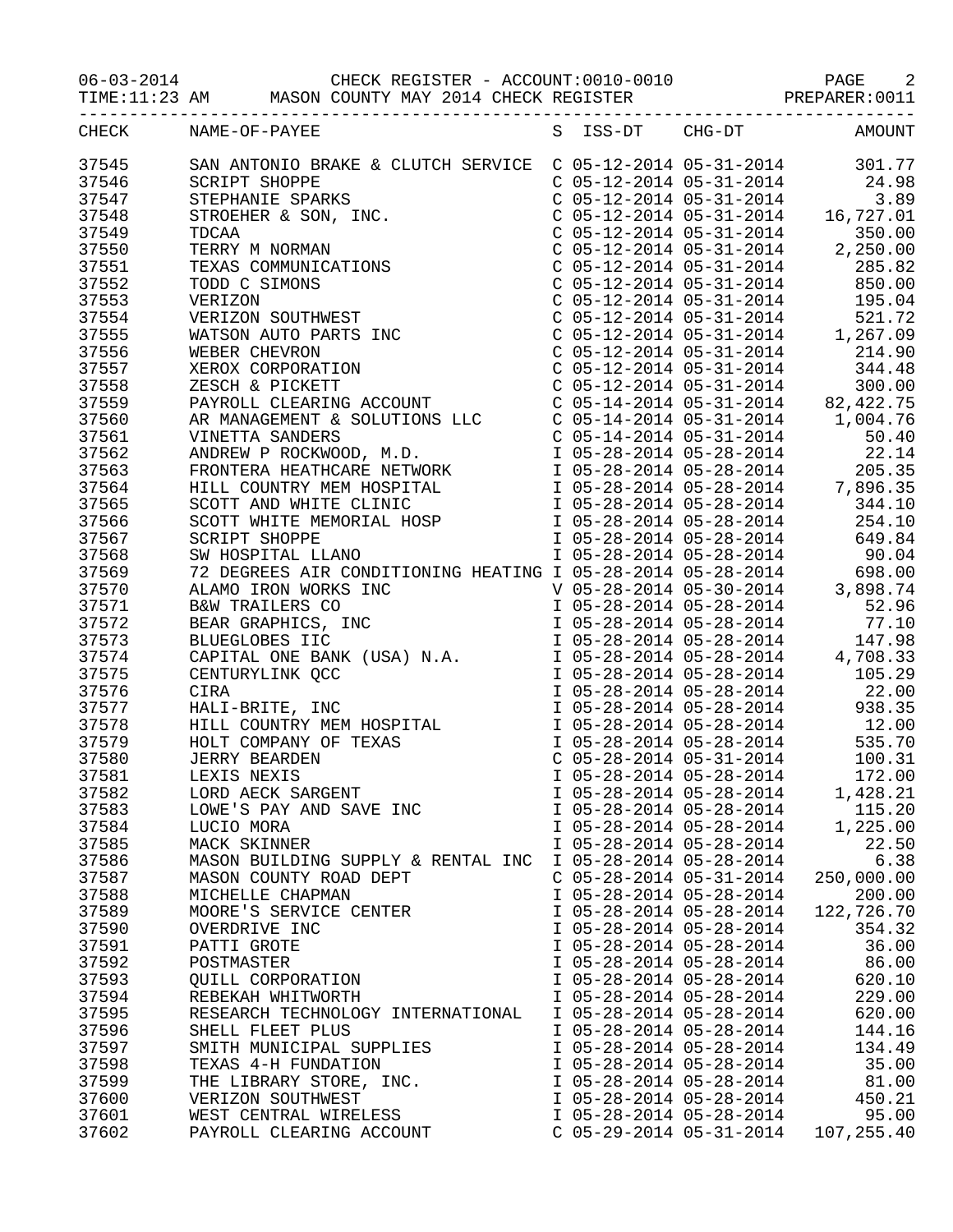| $06 - 03 - 2014$<br>TIME: 11:23 AM |                                      | CHECK REGISTER - ACCOUNT:0010-0010<br>MASON COUNTY MAY 2014 CHECK REGISTER |  |                                                    |        | $\overline{\mathbf{3}}$<br>PAGE<br>PREPARER: 0011 |
|------------------------------------|--------------------------------------|----------------------------------------------------------------------------|--|----------------------------------------------------|--------|---------------------------------------------------|
| CHECK                              | NAME-OF-PAYEE                        |                                                                            |  | S ISS-DT                                           | CHG-DT | AMOUNT                                            |
| 37603<br>37604                     | SILSBEE FORD<br>ALAMO IRON WORKS INC |                                                                            |  | I 05-30-2014 05-30-2014<br>I 05-30-2014 05-30-2014 |        | 30, 324, 95<br>3,848.74                           |